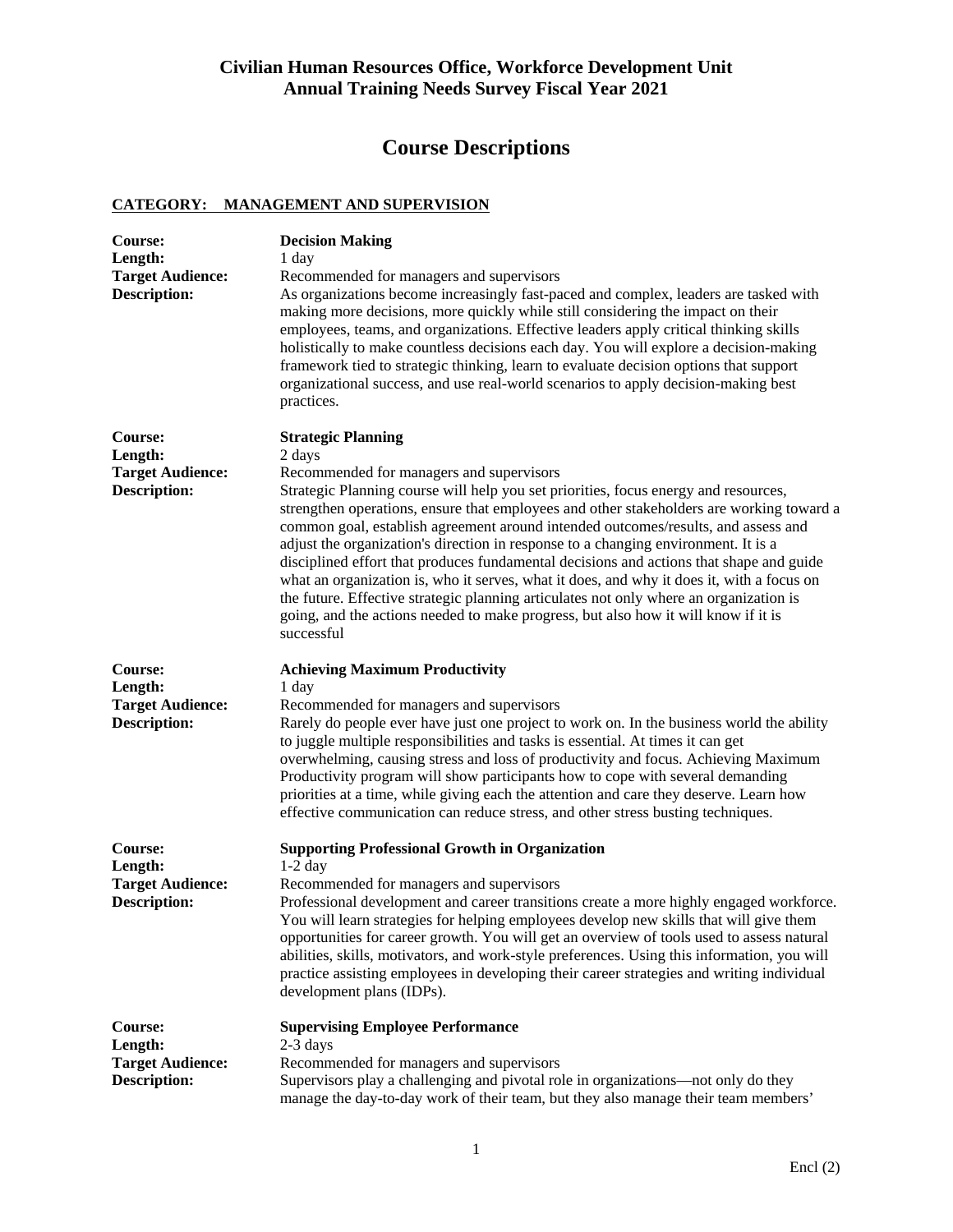|                                                                      | performance and success. Effective supervisors use performance management best<br>practices to meet the needs of their organization and support the growth of individual<br>employees. You will learn supervisory skills such as providing feedback, diagnosing<br>performance issues, and coaching, and will have opportunities to practice these skills<br>through role-play activities, self-assessments, and case studies.                                                                                                                                                                                                                                                                                                                                                           |
|----------------------------------------------------------------------|------------------------------------------------------------------------------------------------------------------------------------------------------------------------------------------------------------------------------------------------------------------------------------------------------------------------------------------------------------------------------------------------------------------------------------------------------------------------------------------------------------------------------------------------------------------------------------------------------------------------------------------------------------------------------------------------------------------------------------------------------------------------------------------|
| Course:<br>Length:<br><b>Target Audience:</b><br><b>Description:</b> | <b>Fostering Accountability, Adaptability, and Resilience</b><br>$2-3$ days<br>Recommended for managers and supervisors<br>Organizations are in a constant state of flux, which can create uncertain, complex, and<br>ambiguous workplace environments. To thrive—even in times of change and<br>uncertainty—leaders must demonstrate accountability, adaptability, and resilience<br>(AAR). While AAR may seem like innate traits, they can be learned through a<br>methodical approach that allows you to practice self-awareness and proactivity. By<br>participating in activities, discussions, and self-assessments, you will develop the AAR<br>skills to perform your role effectively and meet organizational goals                                                             |
| Course:<br>Length:<br><b>Target Audience:</b><br><b>Description:</b> | <b>Managing Diversity in the Workplace</b><br>1 day<br>Recommended for managers and supervisors<br>The purpose of this course is to provide managers and supervisors: Designed to enhance<br>understanding about qualities and characteristics that are helpful and beneficial when<br>establishing and maintaining a workforce that acknowledges and values diversity.<br>Increase knowledge and awareness related to attitudes, behaviors, norms, and values that<br>can facilitate or block the development of authentic, supportive, and productive relations<br>within workplace, between co-workers and customers.                                                                                                                                                                 |
| Course:<br>Length:<br><b>Target Audience:</b><br><b>Description:</b> | <b>Myers-Briggs Training</b><br>4 days<br>Recommended for managers and supervisors<br>The purpose of this course is to provide managers and supervisors with knowledge by<br>trained professionals and is the most widely used personality assessment of its kind. It is<br>based on well-researched and validated personality theory with proven applications in a<br>variety of fields, including organizational development, management consulting, personal<br>coaching for executives and managers, leadership development and team building, and<br>counseling for individuals and families. The four-day workshop is highly interactive and<br>provides many opportunities for attendees to practice using the instrument and<br>interpreting results in a variety of situations. |
| Course:<br>Length:<br><b>Target Audience:</b><br><b>Description:</b> | <b>Mentoring</b><br>1 day<br>Recommended for managers and supervisors<br>The purpose of this course is to provide managers and supervisors: Learn how to most<br>effectively use a robust mentoring program and how much it can aid you in your<br>professional development.<br>(1) Integrity/Honesty<br>(2) Vision<br>(3) Developing Others                                                                                                                                                                                                                                                                                                                                                                                                                                             |
| Course:<br>Length:<br><b>Target Audience:</b><br><b>Description:</b> | <b>Effective Planning and Goal Setting</b><br>3 days<br>Recommended for managers and supervisors<br>The purpose of this course is to provide managers and supervisors: Having managers,<br>supervisors and team leaders effectively communicate performance expectations to<br>employees is vital if your organization places an emphasis on accountability. This course                                                                                                                                                                                                                                                                                                                                                                                                                 |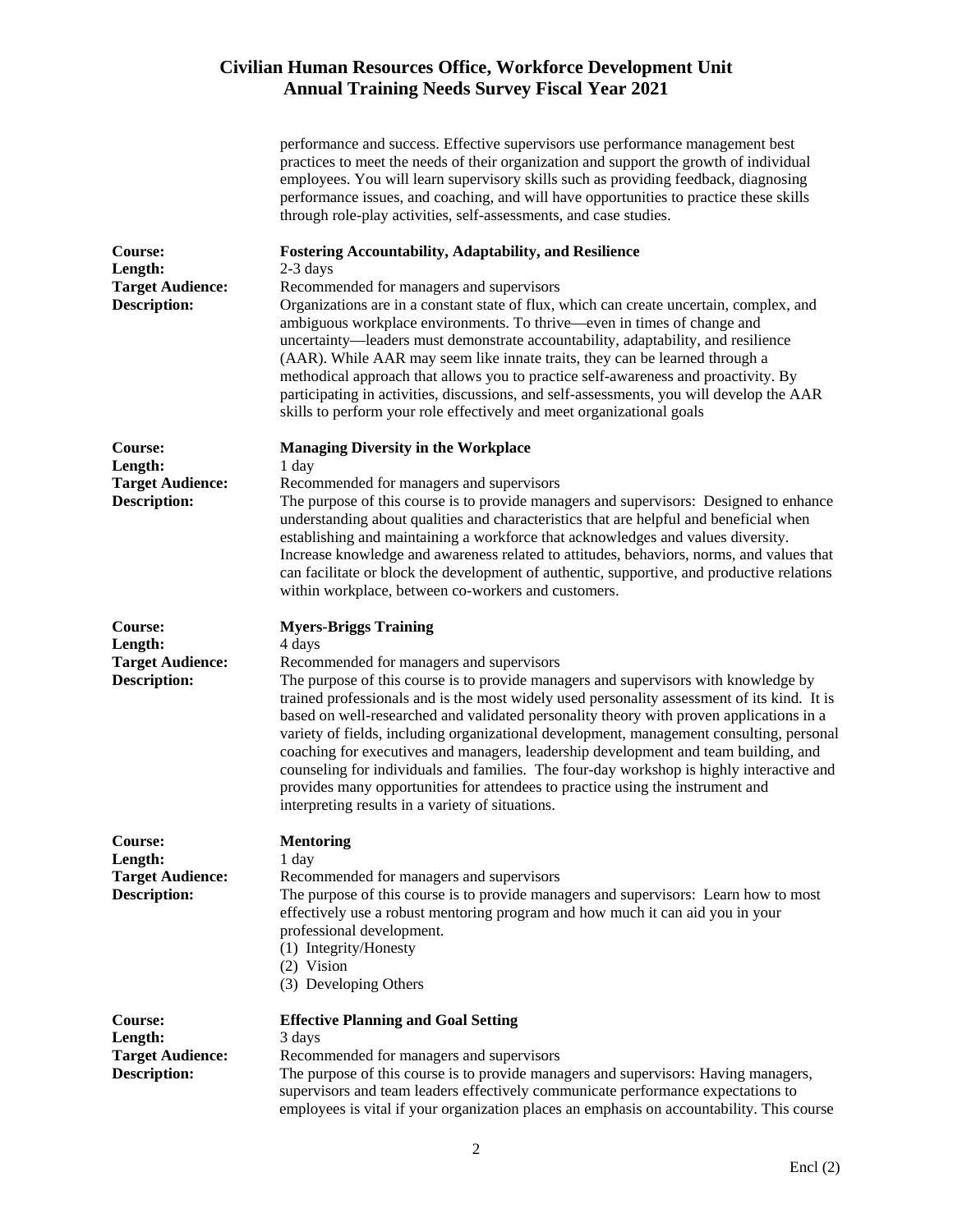|                                                                      | will teach attendees how to engage in performance conversations in a way that will result<br>in a clear understanding of expectations, increased employee performance and higher<br>employee satisfaction. Conduct formal performance reviews<br>Upon completion of this course attendees will also be able to:<br>(1) Create a clear understanding of expectations using various communication styles<br>(2) Create a written performance plan to guide conversation pertaining to performance<br>(3) Take a hands on approach to monitoring employee performance<br>(4) Deliver performance-based feedback<br>(5) Engage in difficult performance-based conversations<br>(6) Discover personal perceptions that may hinder the effectiveness performance-<br>(7) Show recognition and express appreciation for outstanding performance |
|----------------------------------------------------------------------|------------------------------------------------------------------------------------------------------------------------------------------------------------------------------------------------------------------------------------------------------------------------------------------------------------------------------------------------------------------------------------------------------------------------------------------------------------------------------------------------------------------------------------------------------------------------------------------------------------------------------------------------------------------------------------------------------------------------------------------------------------------------------------------------------------------------------------------|
| Course:<br>Length:<br><b>Target Audience:</b><br><b>Description:</b> | How to Get Full Performance Out of Your Employees<br>1 day<br>Recommended for managers and supervisors<br>The purpose of this course is to provide managers and supervisors: This workshop will<br>help participants gain a thorough knowledge of the organization and mission; how to get<br>employees to perform at full level<br>(1) Productivity Improvement<br>(2) Effective communication                                                                                                                                                                                                                                                                                                                                                                                                                                          |
| Course:<br>Length:<br><b>Target Audience:</b><br><b>Description:</b> | <b>Leading Across the Generations</b><br>2 days<br>Recommended for managers and supervisors<br>The purpose of this course is to provide managers and supervisors: This workshop will<br>help participants gain a thorough knowledge of the organization and mission; reduce the<br>gap between actual and future performance; know when and how to capitalize on existing<br>opportunities; apply effective problem solving techniques; develop the power of<br>influence; understand and grow five bases of social power<br>Leverage the differences between generations in work force                                                                                                                                                                                                                                                  |
| Course:<br>Length:<br><b>Target Audience:</b><br><b>Description:</b> | <b>Management Power Tools</b><br>2 days<br>Recommended for managers and supervisors<br>The purpose of this course is to provide managers and supervisors: This workshop will<br>help participants gain a thorough knowledge of the organization and mission; reduce the<br>gap between actual and future performance; know when and how to capitalize on existing<br>opportunities; apply effective problem solving techniques; develop the power of<br>influence; understand and grow five bases of social power<br>(1) Problem Solving<br>(2) Interpersonal Skills<br>(3) Oral Communications                                                                                                                                                                                                                                          |
| Course:<br>Length:<br><b>Target Audience:</b><br><b>Description:</b> | <b>Emotional Intelligence for Leaders</b><br>2 days<br>Recommended for managers and supervisors<br>The purpose of this course is to provide managers and supervisors: Attendees will learn<br>how to work more collaboratively with others, with less stress and frustration. Gain solid<br>techniques for resolving conflicts more quickly and easily, or better still, head them off at<br>the pass. And learn how to project confidence and communicate with finesse so<br>attendees will be seen as a capable, caring leader<br>(1) Emotional Intelligence (EI) and the Self-Aware Leader<br>(2) EI & Building Solid Work Relationships<br>(3) EI & Staffing: Finding and Keeping Good People<br>(4) EI & Employee Motivation and Development                                                                                        |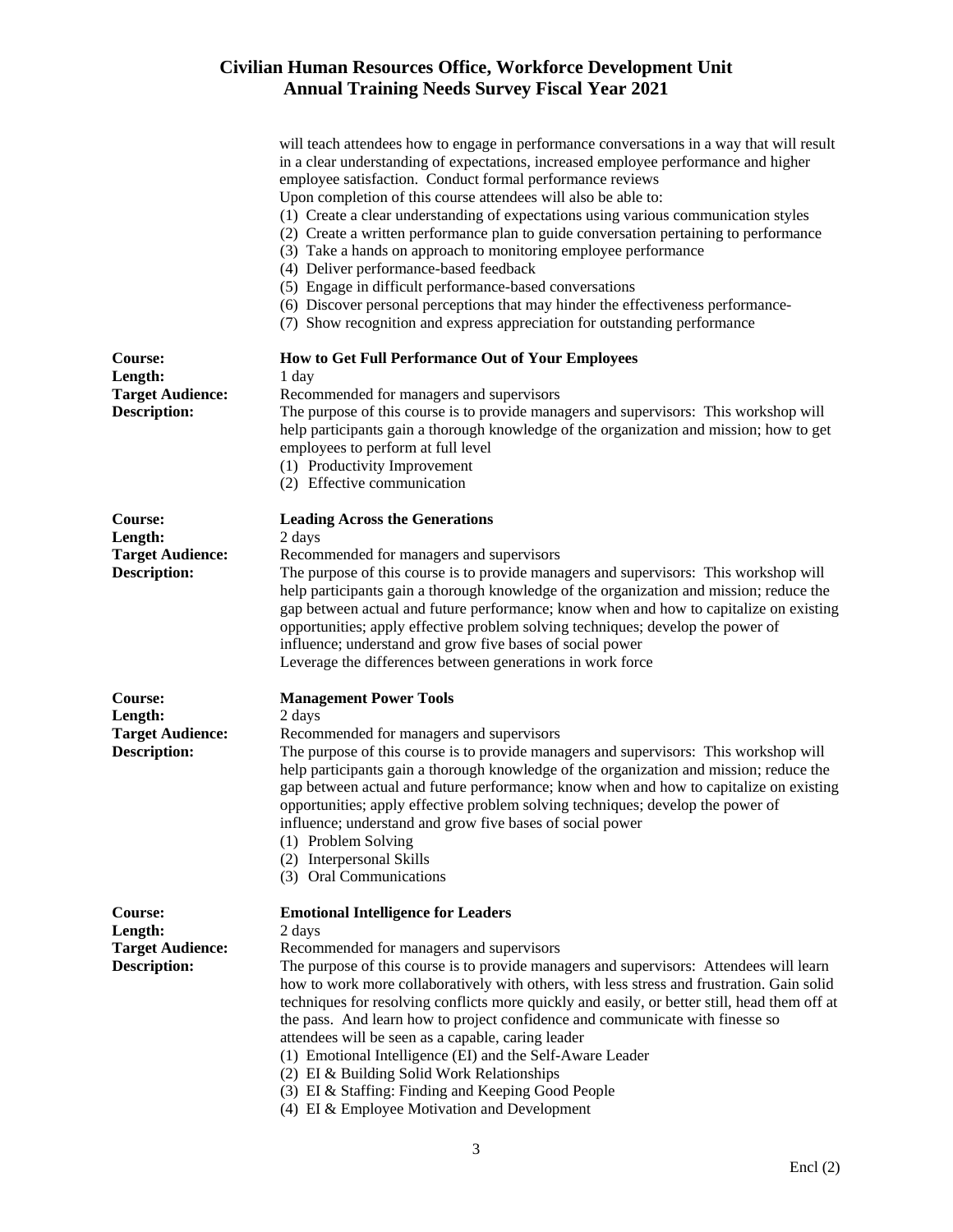- (5) The EI Advantage: Dealing With Difficult Employees & Underachievers
- (6) EI & Handling Conflict, Crisis, and Change
- (7) EI & Your Continuing Growth as a Leader

| Course:<br>Length:<br><b>Target Audience:</b><br><b>Description:</b> | <b>Supervising Multiple Projects and People</b><br>1 day<br>Recommended for managers and supervisors<br>The purpose of this course is to provide managers and supervisors: this class will equip<br>leaders with helpful tools that will enable them to increase their own productivity and<br>efficiency and lead their subordinates, project teams, and colleagues to do the same—<br>with a sharp focus on clear goals, assignments, schedules, and deadlines.<br>(3) Productivity Improvement<br>(4) Effective communication                                                                                                                                                                                                                                                                                                                                                                                                                                  |
|----------------------------------------------------------------------|-------------------------------------------------------------------------------------------------------------------------------------------------------------------------------------------------------------------------------------------------------------------------------------------------------------------------------------------------------------------------------------------------------------------------------------------------------------------------------------------------------------------------------------------------------------------------------------------------------------------------------------------------------------------------------------------------------------------------------------------------------------------------------------------------------------------------------------------------------------------------------------------------------------------------------------------------------------------|
| Course:<br>Length:<br><b>Target Audience:</b><br><b>Description:</b> | <b>Coaching and Counseling for Increased Performance for Managers and Supervisors</b><br>2 days<br>Recommended for managers and supervisors<br>The purpose of this course is to provide managers and supervisors with knowledge and<br>advanced skills training in the areas of coaching and counseling. Specific coaching and<br>counseling techniques should be practiced in workplace simulations. Upon completion of<br>this course, participants should be able to:<br>(1) Recognize personal strengths and weaknesses and those of their personnel<br>(2) Demonstrate effective listening and giving of positive feedback<br>(3) Recognize the significance of positive coaching and counseling techniques<br>(4) Demonstrate effective coaching and counseling skills<br>(5) Establish a non-threatening, positive work environment<br>(6) Evaluate, motivate and utilize each team member effectively<br>(7) Promote a win-win situation in the workplace |
| Course:<br>Length:<br><b>Target Audience:</b><br><b>Description:</b> | <b>Conflict Resolution for Managers and Supervisors</b><br>2 days<br>Recommended for managers and supervisors<br>The purpose of this course is to assist managers and supervisors in developing and<br>improving their skill level for evaluating and resolving conflict within their work<br>environment. Various philosophies regarding recognizing and resolving conflict will also<br>be discussed. Upon completion of this course, participants should be able to:<br>(1) Recognize the signs of potential conflict situations<br>(2) Learn techniques that prevent conflicts from occurring<br>(3) Set realistic goals to establish strong communications in a fair, non-hostile work<br>environment<br>(4) Recognize communication barriers such as body language, both positive and<br>negative<br>(5) Establish a work environment that promotes employee success<br>(6) Prevent problems that damage employees' morale and performance                  |
| Course:<br>Length:<br><b>Target Audience:</b><br><b>Description:</b> | <b>Effective Team Building</b><br>2 days<br>Recommended for managers, team leaders and team members<br>The purpose of this course is to provide supervisors, team leaders, team members, and<br>work groups with information to build and facilitate successful teams. Upon completion<br>of this course, participants should be able to:<br>(1) Identify the characteristics of high-performing teams<br>(2) Practice skills for effective listening<br>(3) Appreciate and optimize differences in behavioral styles<br>(4) Evaluate team performance                                                                                                                                                                                                                                                                                                                                                                                                            |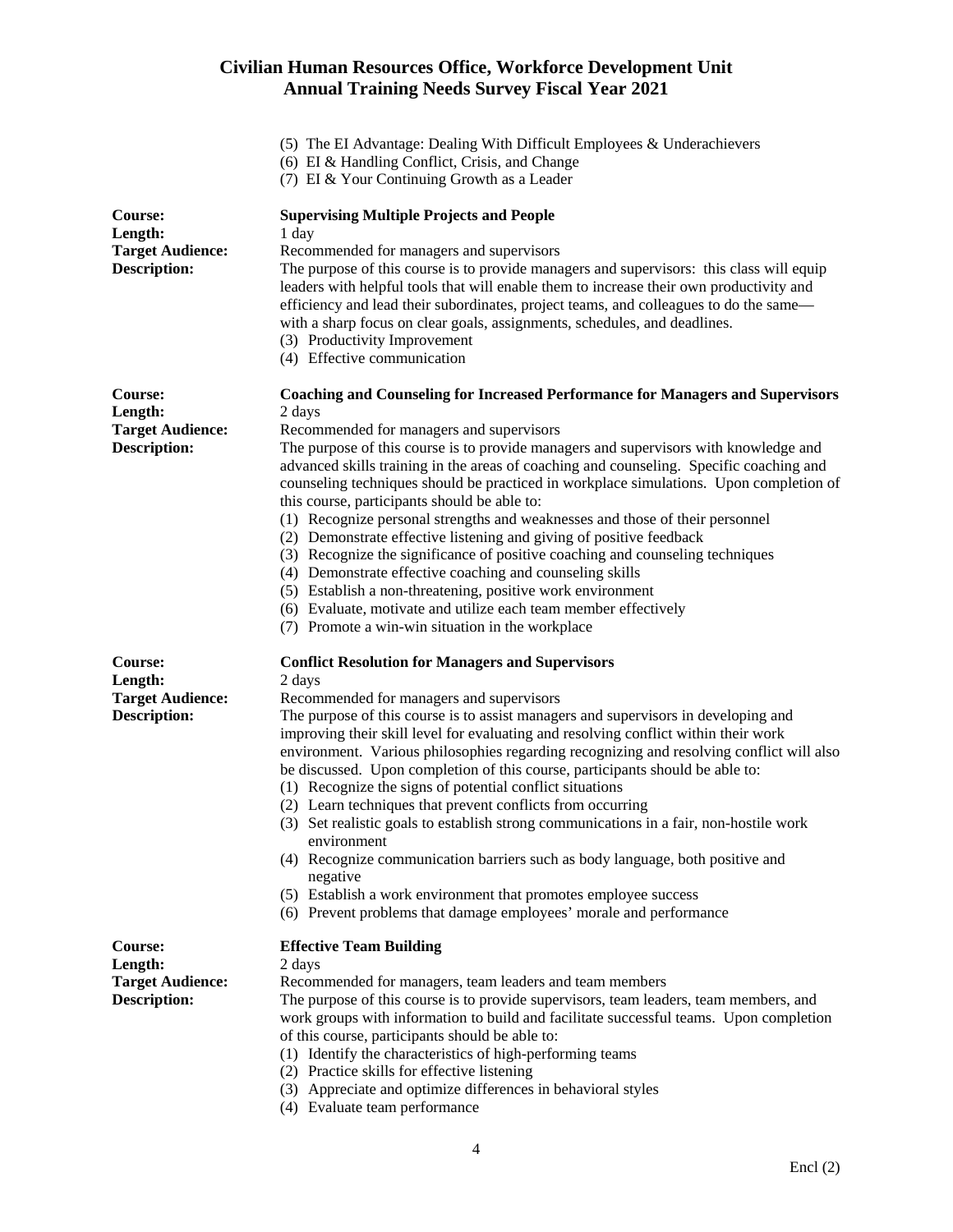- (5) Facilitate difficult team conflict
- (6) Apply problem solving techniques and decision making processes in groups

| <b>Course:</b><br>Length:<br><b>Target Audience:</b><br><b>Description:</b> | <b>Introduction to Management Analysis</b><br>4 days<br>Recommended for new management and program analysts<br>The purpose of this course is to provide participants with a solid understanding of the<br>fundamental elements of management analysis techniques. The course is designed to<br>teach participants a wide variety of skills and concepts. Participants will gain a sense of<br>confidence by becoming aware of the management process and analysis role. Upon<br>completion of this course, participants should be able to:<br>(1) Apply the fundamentals of planning and preparing a management analysis study<br>(2) Utilize various data gathering methods<br>(3) Identify problems and causal model<br>(4) Use fact gathering techniques such as observing, interviewing, and sampling<br>(5) Incorporate descriptive statistics such as charts, graphs, frequency distribution,<br>averages, and standard deviation to routine progress reports |
|-----------------------------------------------------------------------------|---------------------------------------------------------------------------------------------------------------------------------------------------------------------------------------------------------------------------------------------------------------------------------------------------------------------------------------------------------------------------------------------------------------------------------------------------------------------------------------------------------------------------------------------------------------------------------------------------------------------------------------------------------------------------------------------------------------------------------------------------------------------------------------------------------------------------------------------------------------------------------------------------------------------------------------------------------------------|
| Course:                                                                     | <b>Introduction to Supervision</b>                                                                                                                                                                                                                                                                                                                                                                                                                                                                                                                                                                                                                                                                                                                                                                                                                                                                                                                                  |
| Length:                                                                     | 4 days                                                                                                                                                                                                                                                                                                                                                                                                                                                                                                                                                                                                                                                                                                                                                                                                                                                                                                                                                              |
| <b>Target Audience:</b>                                                     | Required for new government supervisors with less than one (1) year experience and<br>highly recommended for seasoned supervisors to attend this course as a refresher.                                                                                                                                                                                                                                                                                                                                                                                                                                                                                                                                                                                                                                                                                                                                                                                             |
| <b>Description:</b>                                                         | The purpose of this course is to provide first-time supervisors with the knowledge and<br>skills required to transition successfully into a supervisory role. This course is designed<br>to teach participants how to become a credible, respected supervisor with the use of<br>practical exercises and class involvement. Upon completion of this course, participants<br>should be able to:<br>(1) Describe the significant and varied responsibilities of a supervisor<br>(2) Describe the skills of planning, delegating, monitoring, and evaluating<br>(3) Recognize how leadership, management and communication skills must be<br>combined for effectiveness<br>(4) Recognize the diversity in people and utilize their differences as assets<br>(5) Listen effectively and provide constructive feedback                                                                                                                                                   |
| Course:                                                                     | <b>Labor Relations for Supervisors and Managers</b>                                                                                                                                                                                                                                                                                                                                                                                                                                                                                                                                                                                                                                                                                                                                                                                                                                                                                                                 |
| Length:                                                                     | 3 days                                                                                                                                                                                                                                                                                                                                                                                                                                                                                                                                                                                                                                                                                                                                                                                                                                                                                                                                                              |
| <b>Target Audience:</b>                                                     | Recommended for civilian and military supervisors and managers from activities with<br><b>Bargaining Units</b>                                                                                                                                                                                                                                                                                                                                                                                                                                                                                                                                                                                                                                                                                                                                                                                                                                                      |
| <b>Description:</b>                                                         | The purpose of this course is to provide an overview of Labor Relations in the Federal<br>sector. Upon completion of this course, participants should be able to:<br>(1) Identify basic Labor Relation concepts<br>(2) Understand the rights of each party<br>(3) Recognize situations where employees are entitled to Union Representation<br><b>Identify unfair Labor Practices</b><br>(4)<br>(5) Understand contract administration<br>(6) Comprehend grievance procedures<br>Identify the steps in the Arbitration process<br>(7)                                                                                                                                                                                                                                                                                                                                                                                                                               |
| Course:                                                                     | <b>Problem Solving Skills Workshop</b>                                                                                                                                                                                                                                                                                                                                                                                                                                                                                                                                                                                                                                                                                                                                                                                                                                                                                                                              |
| Length:                                                                     | 2 days                                                                                                                                                                                                                                                                                                                                                                                                                                                                                                                                                                                                                                                                                                                                                                                                                                                                                                                                                              |
| <b>Target Audience:</b>                                                     | Recommended for all employees<br>The purpose of this course is to provide participants with a systematic approach to<br>problem solving. Emphasis will be placed on the importance of properly diagnosing<br>problems using a variety of tools. Upon completion of this course, participants should be<br>able to:                                                                                                                                                                                                                                                                                                                                                                                                                                                                                                                                                                                                                                                  |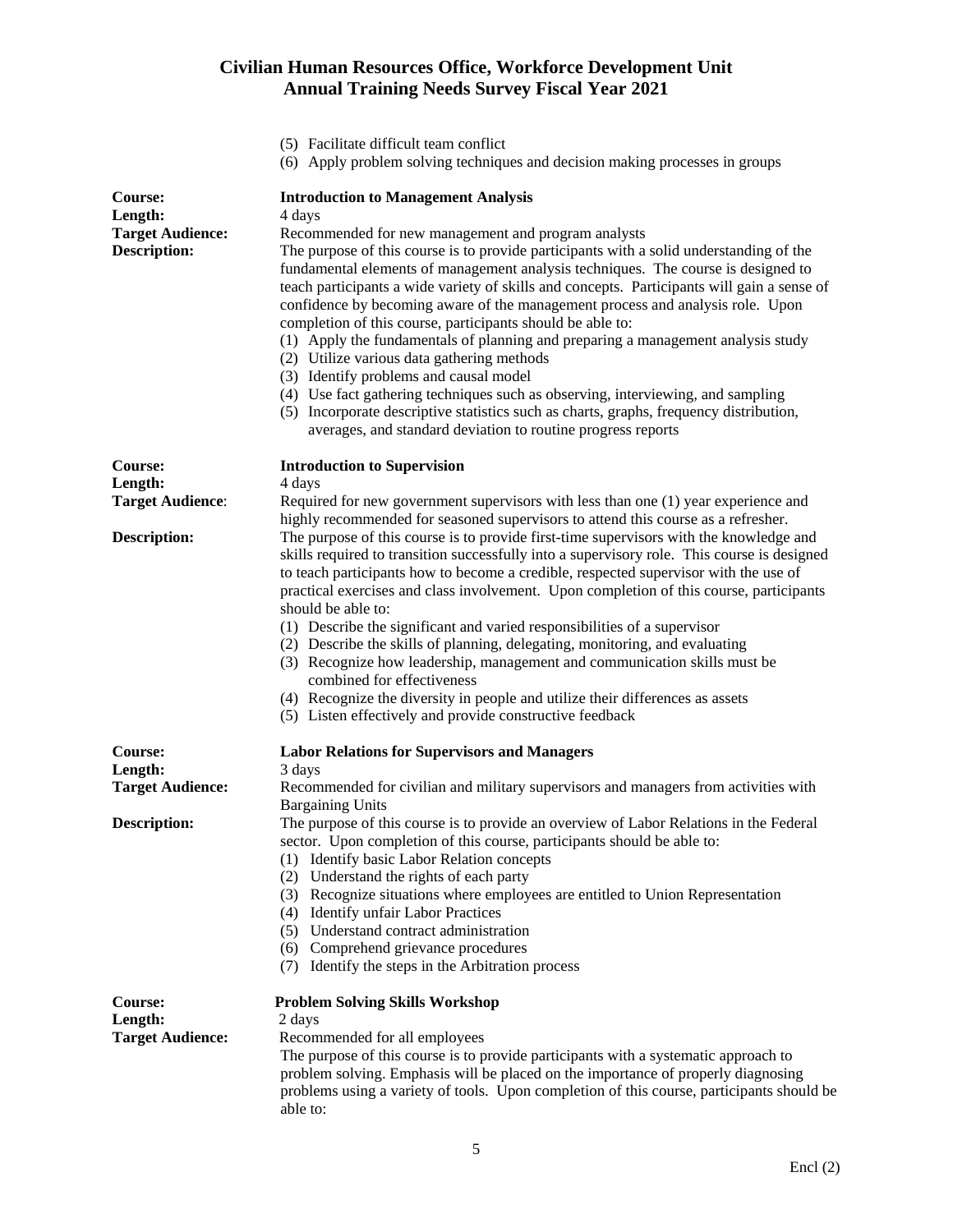| <b>Description</b>                                                                    | (1) Describe a problem analysis model<br>(2) Identify barriers to effective problem solving<br>(3) Explain methods of data collections<br>(4) Apply creative problem solving techniques                                                                                                                                                                                                                                                                                                                                                                                                                                                                                                                                                                                                                                                                                                                                                                                                                                                   |
|---------------------------------------------------------------------------------------|-------------------------------------------------------------------------------------------------------------------------------------------------------------------------------------------------------------------------------------------------------------------------------------------------------------------------------------------------------------------------------------------------------------------------------------------------------------------------------------------------------------------------------------------------------------------------------------------------------------------------------------------------------------------------------------------------------------------------------------------------------------------------------------------------------------------------------------------------------------------------------------------------------------------------------------------------------------------------------------------------------------------------------------------|
| Course:<br>Length:<br><b>Target Audience:</b><br><b>Description:</b>                  | <b>Project Management</b><br>2 days<br>Recommended for individuals responsible for managing or administration of a project.<br>The purpose of this course is to prepare participants to oversee a project using a step by<br>step process. Upon completion of this course, participants should be able to:<br>(1) Identify the steps in running a project<br>(2) Define objectives for a project<br>(3) Plan and schedule a project<br>(4) Set up a project tracking system                                                                                                                                                                                                                                                                                                                                                                                                                                                                                                                                                               |
| <b>Course and Level:</b><br>Length:<br><b>Target Audience:</b><br><b>Description:</b> | <b>Rehabilitate or Remove Employees with Conduct Issues</b><br>2 days<br>Recommended for managers and supervisors<br>The purpose of this course is to provide managers and supervisors with knowledge of<br>official government regulations to deal effectively with employee conduct issues.<br>Appropriate steps to be taken for absenteeism, fighting, and other conduct problems will<br>be covered. Emphasis will be placed on steps for rehabilitating or removing employees<br>with conduct issues. Class activities will include lecture, group exercises and cases<br>studies. Upon completion of this course, participants should be able to:<br>(1) Distinguish between performance and conduct problems<br>(2) Identify management responsibilities for subordinate conduct<br>(3) Identify corrective actions/remedies appropriate to misconduct<br>(4) Evaluate pertinent factors to select an appropriate remedy<br>(5) Apply appropriate uses of disciplinary and non-disciplinary action                                 |
| Course:<br>Length:<br><b>Target Audience:</b><br><b>Description:</b>                  | Step up to Leadership in the 21 <sup>st</sup> Century<br>1 day<br>Recommended for new managers, supervisors, team leads, workload coordinators and<br>others in a leadership role<br>The purpose of this course is to provide participants with the tools and techniques of<br>successful leadership in the 21 <sup>st</sup> Century. Upon completion of this course, participants<br>should be able to:<br>(1) Identify their own leadership style and incorporate the qualities of outstanding<br>leaders into their own style<br>(2) Coach others to reach their potential and use empowerment to foster creativity<br>(3) Listen actively to hear the real message and communicate clearly and powerfully<br>without sounding like a dictator<br>(4) Create an environment that elicits trust, confidence, cooperation, and commitment<br>(5) Resolve conflicts quickly before they affect the whole group<br>(6) Give difficult feedback without creating resentment and use the performance review<br>as a tool for positive change |
| Course:<br>Length:<br><b>Target Audience:</b><br><b>Description:</b>                  | <b>Winning Approaches to Resolving Performance and Conduct Problems</b><br>2 days<br>Recommended for managers and supervisors<br>The purpose of this course is to help participants recognize and comprehend human<br>behavior as it relates to work performance. Managers and supervisors are afforded an<br>opportunity to examine their individual approaches to resolving performance and conduct<br>problems. Note that this is not a course on procedures. Upon completion of this course,<br>participants should be able to:                                                                                                                                                                                                                                                                                                                                                                                                                                                                                                       |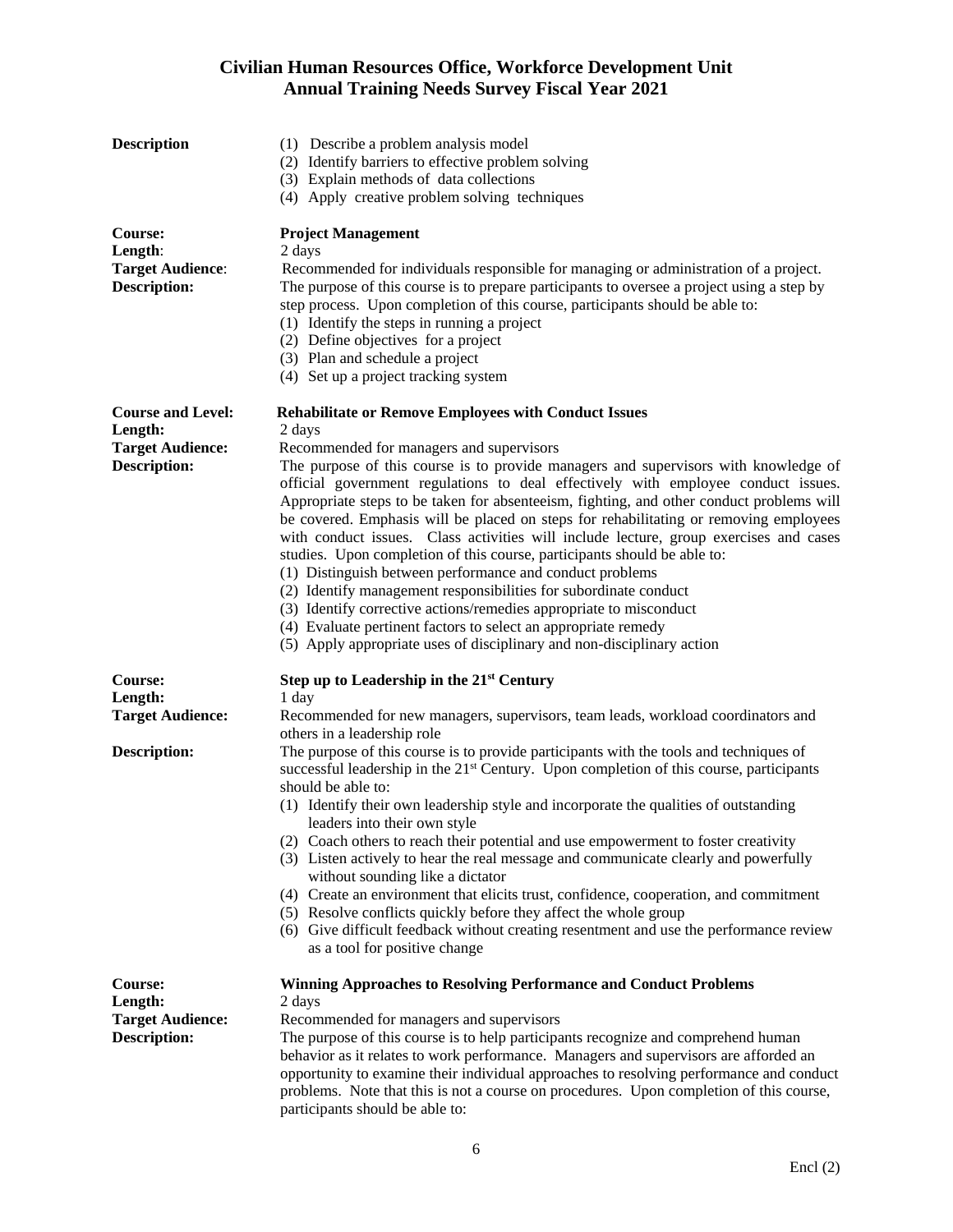- (1) Describe the components of a performance problem and a conduct problem
- (2) Identify negative behavior trends
- (3) Describe effective motivational techniques
- (4) Apply techniques to create a "win-win" situation during conflict

| <b>Course:</b>          | <b>True Colors Leadership Workshop</b>                                                      |
|-------------------------|---------------------------------------------------------------------------------------------|
| Length:                 | Half day                                                                                    |
| <b>Target Audience:</b> | Recommended for managers and supervisors                                                    |
| <b>Description:</b>     | True Colors system takes the most important concepts presented in the Myers-Briggs          |
|                         | Type Indicator (MBTI) and distills them into a user-friendly and practical tool. The result |
|                         | is an insightful personality-identification system that can be applied to relieving social  |
|                         | conflict and boosting collaboration and productivity.                                       |
|                         | Learn Leadership Styles and Your Color; Symptoms to look for when you (or your              |
|                         | colleague) is having difficulty; Learn to become a team-builder helping members to          |
|                         | understand the preferred styles of colleagues; Learn to improve your effectiveness in       |
|                         | working with others as a leader.                                                            |

#### **CATEGORY: QUALITY OF WORKLIFE/ORIENTATION**

| Course:<br>Length:<br><b>Target Audience:</b><br><b>Description:</b> | <b>Perfecting your Performance Review</b><br>1 day<br>Recommended for all employees<br>As a manager, the task of conducting performance reviews tends to be rather<br>cumbersome. You are responsible for delivering annual evaluations for all your<br>employees, consuming the weeks before these reviews with research $\&$ analysis on every<br>individual within your organization. While this process is essential for determining how<br>well an employee performed throughout the year, and an opportunity to provide feedback<br>and determine future goals, this annual expectation is also one of the most dreaded $\&$<br>daunting administrative processes that HR manages. For most employees, this is an<br>opportunity to prove your worth to your boss and get a leg up in your career, but with<br>these reviews come the added stress of acknowledging weaknesses and setting productive<br>goals for the upcoming year. End of the day, the pressure of performance review season<br>tends to be draining and nerve-wracking time of the year for the entire organization. |
|----------------------------------------------------------------------|------------------------------------------------------------------------------------------------------------------------------------------------------------------------------------------------------------------------------------------------------------------------------------------------------------------------------------------------------------------------------------------------------------------------------------------------------------------------------------------------------------------------------------------------------------------------------------------------------------------------------------------------------------------------------------------------------------------------------------------------------------------------------------------------------------------------------------------------------------------------------------------------------------------------------------------------------------------------------------------------------------------------------------------------------------------------------------------------|
| Course:<br>Length:<br><b>Target Audience:</b><br><b>Description:</b> | <b>Managing Multiple Priorities</b><br>1 day<br>Recommended for all employees<br>As you know, rarely do you ever have just one project to work on. In the business world<br>the ability to juggle multiple responsibilities and tasks is essential. At times it can get a<br>bit overwhelming. Our seminar will show you how to cope with several demanding<br>priorities at a time while giving them all the attention and care they deserve.                                                                                                                                                                                                                                                                                                                                                                                                                                                                                                                                                                                                                                                 |
| Course:<br>Length:<br><b>Target Audience:</b><br><b>Description:</b> | <b>Managing Emotions Under Pressure</b><br>1 day<br>Recommended for all employees<br>With all the stress in the office and big deals hinging on your every decision, emotions<br>can have a tendency to run high. Relationships are fragile, especially in the workplace,<br>where you have to rely on your colleagues to achieve greater goals. Letting your<br>emotions get the better of you can be disastrous. We'll teach you how to keep your<br>thoughts and emotions in check, even under the most stressful situations.                                                                                                                                                                                                                                                                                                                                                                                                                                                                                                                                                               |
| Course:<br>Length:<br><b>Target Audience:</b>                        | <b>How to Remember Just About Anything</b><br>1 day<br>Recommended for all employees                                                                                                                                                                                                                                                                                                                                                                                                                                                                                                                                                                                                                                                                                                                                                                                                                                                                                                                                                                                                           |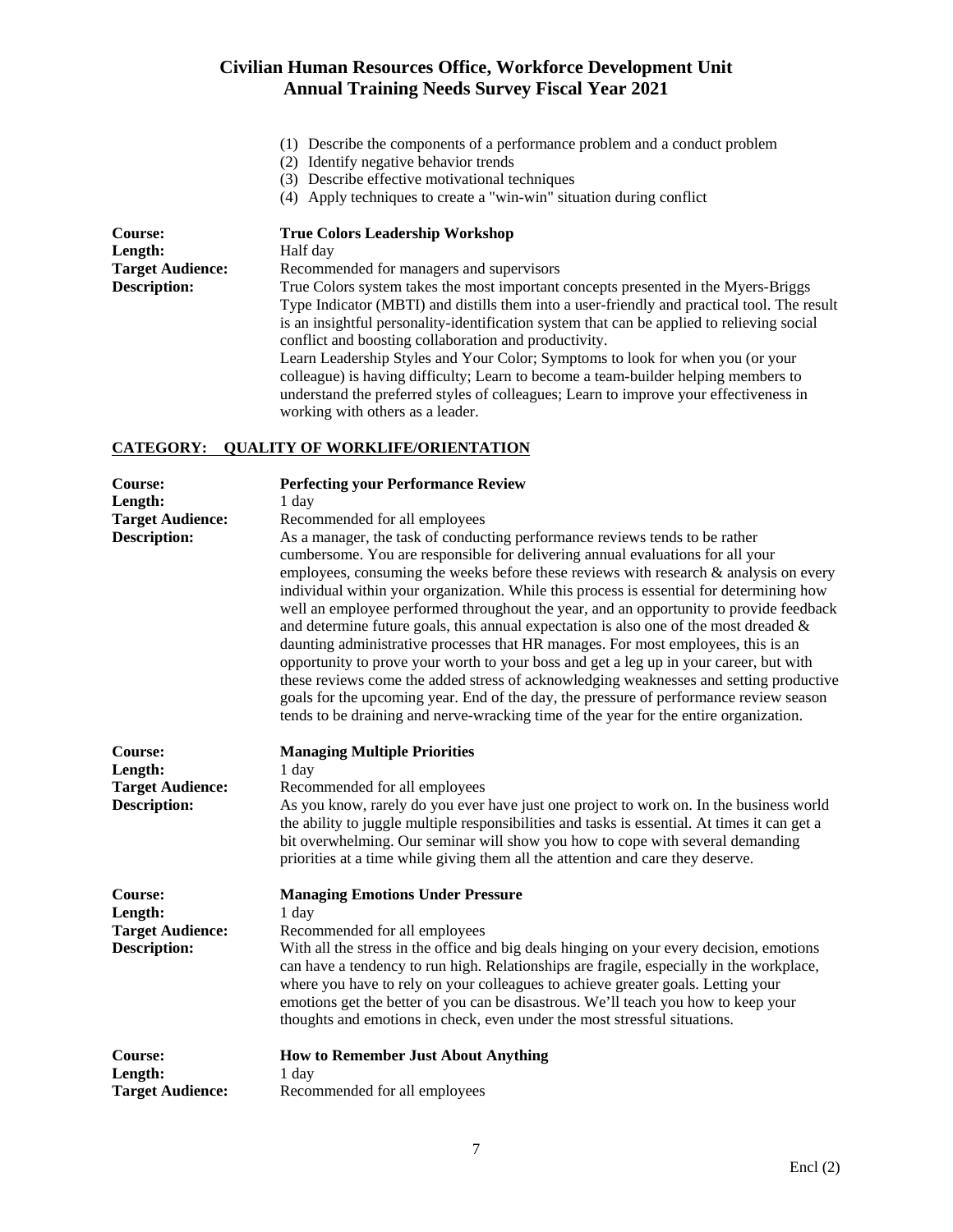|                                                                             | The purpose of this course is to help participants learn how to increase their memory<br>capacity and increase/improve their concentration. Upon completion of this course,<br>participants should be able to:<br>(1) Describe the techniques that will aid in increasing memory capacity<br>(2) Describe the techniques that will aid in increasing/improving concentration<br>(3) Describe the process of long and short-term memory<br>(4) Apply the appropriate memory technique(s)/tools to retain and recall names, facts,<br>figures, telephone numbers, sequences, lists, passwords, text, speeches, stories, jokes<br>and events from your past<br>(5) Use pegging to recall lists and stacking to remember a speech                                                                                                                                                                                            |
|-----------------------------------------------------------------------------|--------------------------------------------------------------------------------------------------------------------------------------------------------------------------------------------------------------------------------------------------------------------------------------------------------------------------------------------------------------------------------------------------------------------------------------------------------------------------------------------------------------------------------------------------------------------------------------------------------------------------------------------------------------------------------------------------------------------------------------------------------------------------------------------------------------------------------------------------------------------------------------------------------------------------|
| Course:                                                                     | <b>Pre-Retirement Planning (CSRS)</b>                                                                                                                                                                                                                                                                                                                                                                                                                                                                                                                                                                                                                                                                                                                                                                                                                                                                                    |
| Length:<br><b>Target Audience:</b>                                          | 3 Days<br>Recommended for Department of Navy civilian employees enrolled in the Civil Service<br>Retirement System (CSRS) who are within ten (10) years of retirement                                                                                                                                                                                                                                                                                                                                                                                                                                                                                                                                                                                                                                                                                                                                                    |
| <b>Description:</b>                                                         | The purpose of the course is to provide Federal employees who are enrolled in the Civil<br>Service Retirement System (CSRS) with concrete information they need as they consider<br>their retirement. Upon completion of this course, participants should be able to:<br>(1) Identify key elements of the Civil Service Retirement System (CSRS)<br>(2) Perform basic retirement income computations<br>(3) Describe the impact of Social Security and Medicare<br>(4) Identify the various financial, tax, legal and estate issues that affect benefits<br>(5) Describe how the Thrift Savings Plan (TSP) works and when TSP withdrawals are<br>permitted<br>(6) Identify retired military issues that affect annuities<br>(7) Apply laws that affect survivor elections, leave/health benefits and life insurance<br>(8) Define relocation issues that may impact retirement<br>(9) Describe the impact of CSRS offset |
| Course:<br>Length:                                                          | <b>Pre-Retirement Planning (FERS)</b><br>3 Days                                                                                                                                                                                                                                                                                                                                                                                                                                                                                                                                                                                                                                                                                                                                                                                                                                                                          |
| <b>Target Audience:</b>                                                     | Recommended for Department of Navy civilian employees enrolled in the Federal<br>Employee Retirement System (FERS) who are within ten (10) years of retirement                                                                                                                                                                                                                                                                                                                                                                                                                                                                                                                                                                                                                                                                                                                                                           |
| <b>Description:</b>                                                         | The purpose of this course is to provide Federal employees who are enrolled in the<br>Federal Employees Retirement System (FERS) with concrete information they need as<br>they consider their retirement. Upon completion of this course, participants should be<br>able to:<br>(1) Identify key elements of the Federal Employees Retirement System (FERS)<br>(2) Perform basic retirement income computations<br>(3) Describe the impact of Social Security and Medicare<br>(4) Identify the various financial, tax, legal and estate issues that affect benefits<br>(5) describe how the Thrift Savings Plan (TSP) works and when TSP withdrawals are<br>permitted<br>(6) Identify retired military issues that affect annuities<br>(7) Apply laws that affect survivor elections, leave/health benefits and life insurance<br>(8) Define relocation issues that may impact retirement                               |
| <b>Course:</b><br>Length:<br><b>Target Audience:</b><br><b>Description:</b> | <b>Relieve Stress Improve Job Performance</b><br>1 day<br>Recommended for all employees<br>The purpose of this course is to explain stress management techniques they can develop<br>and use to improve job performance. Upon completion of this course, participants should<br>be able to:<br>(1) Define types of stress                                                                                                                                                                                                                                                                                                                                                                                                                                                                                                                                                                                                |

(2) Recognize/define the stages of stress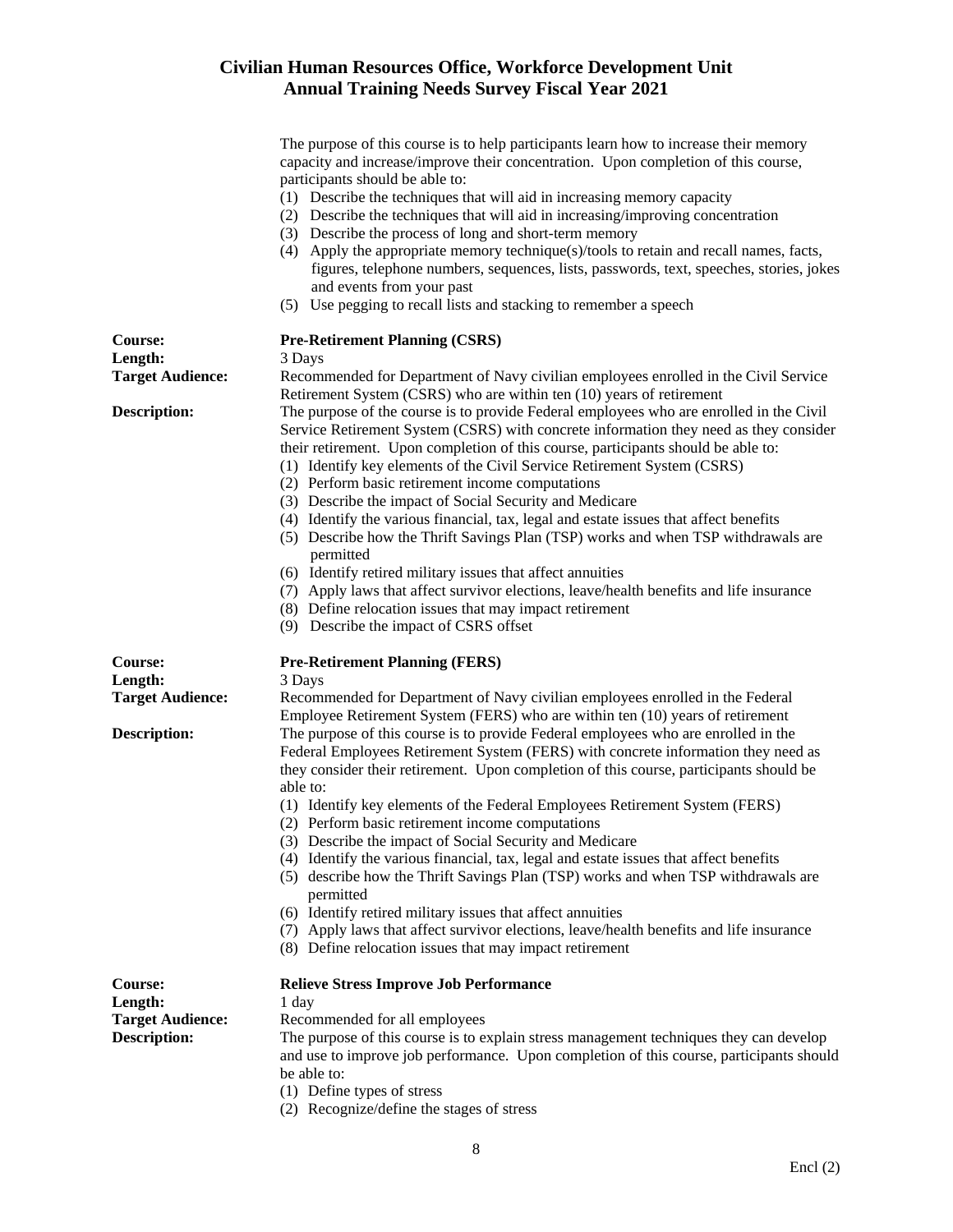- (3) Understand the effects of stress upon mind and body
- (4) Identify the symptoms of stress in self and others
- (5) Apply effective stress management techniques
- (6) Understand methods to use in job-related, real-time stressful situations

| Course:                 | <b>Thrift Savings Plan for Pre-Retirees</b>                                                                                                                                                                                                                                                                                                                                                                                                                                                                                                                                                                                                          |
|-------------------------|------------------------------------------------------------------------------------------------------------------------------------------------------------------------------------------------------------------------------------------------------------------------------------------------------------------------------------------------------------------------------------------------------------------------------------------------------------------------------------------------------------------------------------------------------------------------------------------------------------------------------------------------------|
| Length:                 | 4-hours                                                                                                                                                                                                                                                                                                                                                                                                                                                                                                                                                                                                                                              |
| <b>Target Audience:</b> | Recommended for all employees                                                                                                                                                                                                                                                                                                                                                                                                                                                                                                                                                                                                                        |
| <b>Description:</b>     | The purpose of this course is to provide an explanation of the variety of options available<br>to retirees who have participated in the Federal Thrift Savings Plan program. Upon<br>completion of this course, participants should be able to:<br>(1) Understand the impact of outstanding loans and in-service withdrawals<br>(2) Identify the four TSP withdrawal options including advantages and disadvantages of<br>each option<br>(3) Recognize the spousal entitlements and beneficiary forms<br>(4) Understand the investment characteristics of the five TSP funds<br>(5) Describe the increased flexibility offered by income tax laws    |
|                         |                                                                                                                                                                                                                                                                                                                                                                                                                                                                                                                                                                                                                                                      |
| <b>Course:</b>          | <b>Working Smarter, Not Harder</b>                                                                                                                                                                                                                                                                                                                                                                                                                                                                                                                                                                                                                   |
| Length:                 | 2 days                                                                                                                                                                                                                                                                                                                                                                                                                                                                                                                                                                                                                                               |
| <b>Target Audience:</b> | Recommended for all employees                                                                                                                                                                                                                                                                                                                                                                                                                                                                                                                                                                                                                        |
| <b>Description:</b>     | The purpose of this course is to provide participants with the knowledge and skills to<br>plan, organize, and complete tasks. Specific techniques to distinguish between the true<br>priorities in one's work will be discussed. Upon completion of this course, participants<br>should be able to:<br>(1) Identify how time is spent<br>(2) Determine what issues are central or priority<br>(3) Resolve inner conflicts when faced with competing demands<br>(4) Describe crisis management<br>(5) Delegate projects effectively<br>(6) Manage interruptions efficiently<br>(7) Decide what issues are urgent, important and "those that can wait" |
|                         | CATEGORY: BUDGETING/FINANCIAL MANAGEMENT                                                                                                                                                                                                                                                                                                                                                                                                                                                                                                                                                                                                             |
| <b>Course:</b>          | <b>Financials Made Easy</b>                                                                                                                                                                                                                                                                                                                                                                                                                                                                                                                                                                                                                          |
| Length:                 | 1 day                                                                                                                                                                                                                                                                                                                                                                                                                                                                                                                                                                                                                                                |
| <b>Target Audience:</b> | Recommended for all non-budget personnel                                                                                                                                                                                                                                                                                                                                                                                                                                                                                                                                                                                                             |
| Description:            | Even though employee's expertise may not be in the financial field, they need to<br>understand the basics of budget, planning, and resource management. Financials Made<br>Easy explains basic accounting principles for the non-financial person.                                                                                                                                                                                                                                                                                                                                                                                                   |
| Course:<br>Length:      | <b>Federal Budgeting for Non-Budget Personnel</b><br>3 days                                                                                                                                                                                                                                                                                                                                                                                                                                                                                                                                                                                          |

**Target Audience:** Recommended for all non-budget personnel whose goal is to work with a federal budget **Description:** The purpose of this course is to provide participants with the basic concepts and techniques for developing a budget in the federal system. Participants will receive a clear overview of the budget cycle, basic sources of funds, types of appropriations and types of costs. Upon completion of this course, participants should be able to:

- (1) Describe fiscal and budgeting terms
- (2) Utilize analysis techniques for estimating costs
- (3) Define the various funding issues including one-year appropriations, both program and object class projects.
- (4) Construct operating budgets for supervisors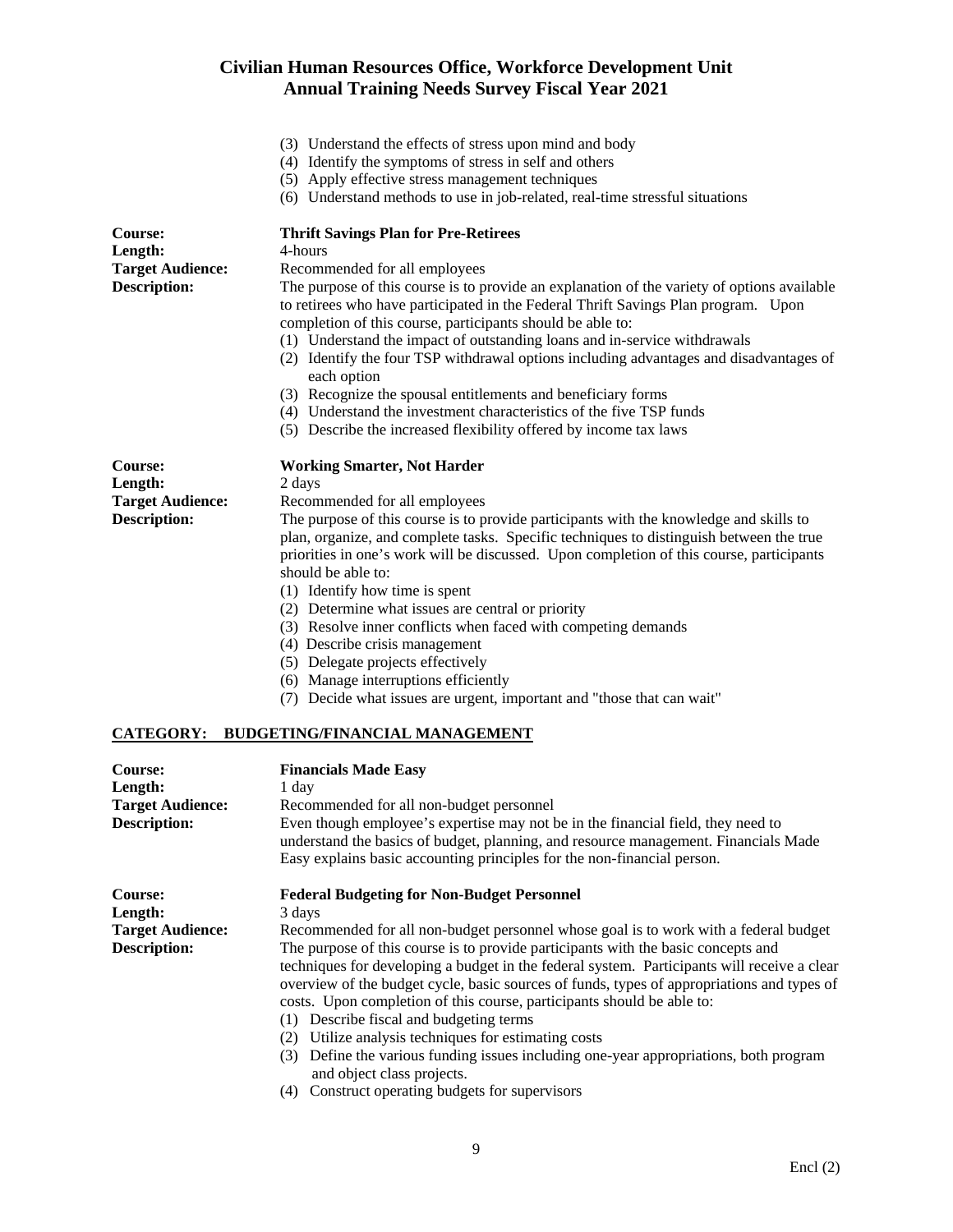- (5) Estimate salaries, travel and contract costs for staff personnel
- (6) Demonstrate ability to assume increased budget responsibilities

| Course:<br>Length:<br><b>Target Audience:</b><br><b>Description:</b>        | <b>Introduction to Federal Budgeting</b><br>3 days<br>Recommended for financial staff, managers, administrative personnel responsible for<br>fund control and preparation of operating budgets<br>The purpose of this course is to provide participants with an overall understanding of the<br>principles and procedures involved in the federal budget process. It covers budget terms,<br>roles, accounting concepts, and provides case experience in object class identification,<br>full-time equivalents (FTE), program review and analysis, writing budget justifications,<br>and mid-year reviews. Emphasis is placed on the practical knowledge needed in field<br>offices and introduces the necessary background to attend subsequent advance budgeting   |
|-----------------------------------------------------------------------------|----------------------------------------------------------------------------------------------------------------------------------------------------------------------------------------------------------------------------------------------------------------------------------------------------------------------------------------------------------------------------------------------------------------------------------------------------------------------------------------------------------------------------------------------------------------------------------------------------------------------------------------------------------------------------------------------------------------------------------------------------------------------|
|                                                                             | courses: Upon completion of this course, participants should be able to:<br>(1) Understand the federal budget process<br>(2) Describe budgeting terminology and techniques<br>(3) Identify basic and pertinent factors in developing a budget<br>(4) Prepare budget projections                                                                                                                                                                                                                                                                                                                                                                                                                                                                                      |
| Course:                                                                     | <b>Navy Working Capital Fund Workshop</b>                                                                                                                                                                                                                                                                                                                                                                                                                                                                                                                                                                                                                                                                                                                            |
| Length:<br><b>Target Audience:</b><br><b>Description:</b>                   | 2 days<br>Recommended for supervisors, managers, entry and mid-level finance employees<br>The purpose of this course is to provide participants knowledge of the Federal Working<br>Capital Fund (WCF) as a Federal resource management system. The course describes the<br>utilization of a revolving fund concept in designing a business-like enterprise to operate<br>within the Federal Government environment. Upon completion of this course,<br>participants should be able to:<br>(1) Define the Working Capital Fund concepts<br>(2) Utilize Working Capital Fund budgeting<br>(3) Identify stabilized rate concepts and guidelines<br>(4) Analyze financial statements<br>(5) Describe cost accounting concepts<br>(6) Use the accrual validation process |
| <b>CATEGORY:</b>                                                            | <b>COMMUNICATION SKILLS (Written/Verbal)</b>                                                                                                                                                                                                                                                                                                                                                                                                                                                                                                                                                                                                                                                                                                                         |
| Course:<br>Length:<br><b>Target Audience:</b><br>Description;               | <b>Generations in the Workforce</b><br>1 day<br>Recommended for all employees<br>There are four different generations in the modern workforce - each with their own way<br>of working, communicating, and solving everyday problems. These days, you may find<br>yourself competing with, or supervised by, someone half your age. This can cause tension<br>and animosity that leads to resentment and inefficiency among your co-workers,<br>employees and management. This program helps you communicate with the different<br>generations in the workforce.                                                                                                                                                                                                      |
| <b>Course:</b><br>Length:<br><b>Target Audience:</b><br><b>Description:</b> | <b>Skillful Listening</b><br>1 day<br>Recommended for all employees<br>There's a difference between hearing and listening. How often do you listen to someone<br>only to realize you don't have a clue what they just said? This seminar teaches you the                                                                                                                                                                                                                                                                                                                                                                                                                                                                                                             |

series of mind exercises and tricks that lead to results.

skill of true listening. You will be able to recall information like never before with a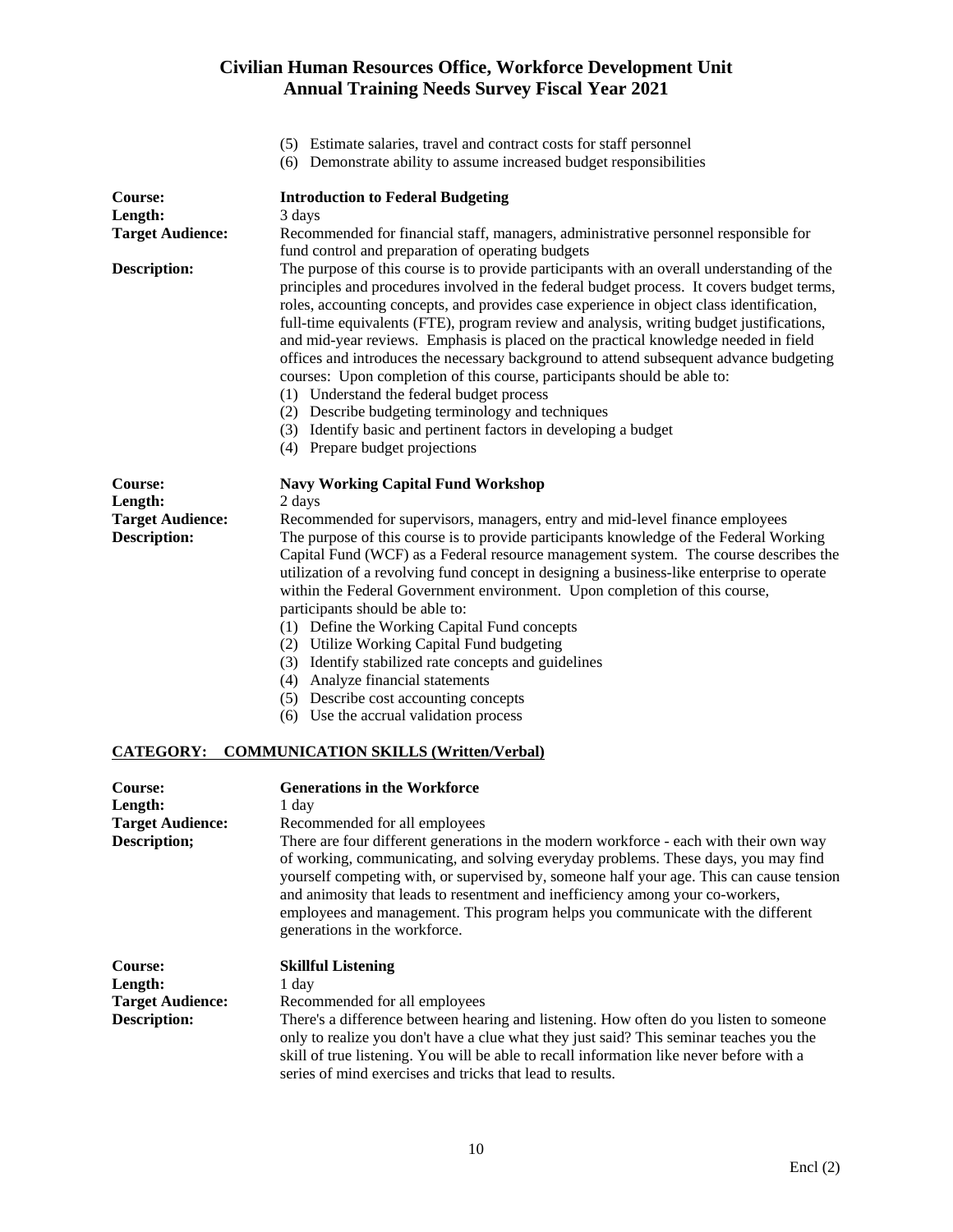| <b>Course:</b><br>Length:                      | <b>Business Writing &amp; Mistake Free Grammar</b><br>2days                                                                                                                                                                                                 |
|------------------------------------------------|-------------------------------------------------------------------------------------------------------------------------------------------------------------------------------------------------------------------------------------------------------------|
| <b>Target Audience:</b>                        | Recommended for all employees                                                                                                                                                                                                                               |
| <b>Description:</b>                            | Words are perhaps the most powerful tools on the planet. You use them everyday, in your<br>speech and in your writing. How you write reflects your level of competence to those                                                                             |
|                                                | around you, so it's important to maintain a high level of proficiency. Our business writing                                                                                                                                                                 |
|                                                | training and grammar will give you the basic and advanced skills you need to boost your                                                                                                                                                                     |
|                                                | quality of writing for maximum efficiency and clarity of thought.                                                                                                                                                                                           |
| Course:                                        | <b>Conducting an Effective Meeting</b>                                                                                                                                                                                                                      |
| Length:                                        | 2 days                                                                                                                                                                                                                                                      |
| <b>Target Audience:</b>                        | Recommended for all employees                                                                                                                                                                                                                               |
| <b>Description:</b>                            | The purpose of this course is to discover ways to establish effective, high energy<br>meetings. The course addresses communication skills, interpersonal/team skills, and<br>team building. Upon completion of this course, participants should be able to: |
|                                                | (1) Evaluate the need for a meeting                                                                                                                                                                                                                         |
|                                                | (2) Plan for a meeting                                                                                                                                                                                                                                      |
|                                                | (3) Prepare an agenda                                                                                                                                                                                                                                       |
|                                                | (4) Understand roles of meeting attendees                                                                                                                                                                                                                   |
|                                                | (5) Identify ways to increase participation                                                                                                                                                                                                                 |
|                                                | (6) Develop steps for tracking decisions                                                                                                                                                                                                                    |
| <b>Course:</b>                                 | <b>Conflict Resolution for Employees</b>                                                                                                                                                                                                                    |
| Length:<br><b>Target Audience:</b>             | 2 days<br>Recommended for all employees                                                                                                                                                                                                                     |
| <b>Description:</b>                            | The purpose of this course is to provide employees with skills for managing and                                                                                                                                                                             |
|                                                | resolving conflict in a positive and assertive manner. Upon completion of this course,                                                                                                                                                                      |
|                                                | participants should be able to:                                                                                                                                                                                                                             |
|                                                | (1) Identify and resolve conflict in a variety of situations                                                                                                                                                                                                |
|                                                | (2) Control tense situations                                                                                                                                                                                                                                |
|                                                | (3) Use proven conflict resolution approaches                                                                                                                                                                                                               |
| <b>Course:</b>                                 | <b>Customer Service</b>                                                                                                                                                                                                                                     |
| Length:                                        | 1 day                                                                                                                                                                                                                                                       |
| <b>Target Audience:</b><br><b>Description:</b> | Recommended for all employees<br>The purpose of this course is to provide knowledge and skills necessary to create and                                                                                                                                      |
|                                                | maintain a high level of customer service. Upon completion of this course, participants<br>should be able to:                                                                                                                                               |
|                                                | (1) Understand the importance of professional interactions with customers                                                                                                                                                                                   |
|                                                | (2) Identify internal and external customers                                                                                                                                                                                                                |
|                                                | (3) Facilitate better communication                                                                                                                                                                                                                         |
|                                                | (4) Manage telephone calls in a pleasant, courteous manner                                                                                                                                                                                                  |
|                                                | (5) Apply skills to effectively handle problem situations                                                                                                                                                                                                   |
|                                                | (6) Anticipate customer concerns                                                                                                                                                                                                                            |
| Course:                                        | Dealing with Negativity in the Workplace                                                                                                                                                                                                                    |
| Length:                                        | 1 day                                                                                                                                                                                                                                                       |
| <b>Target Audience:</b>                        | Recommended for all employees                                                                                                                                                                                                                               |
| <b>Description:</b>                            | The purpose of this course is to help participants cope with individuals and situations<br>causing negative energy in the workplace environment and maintain a positive state of                                                                            |
|                                                | mind. Upon completion of this course, participants should be able to:                                                                                                                                                                                       |
|                                                | (1) Recognize root causes and characteristics of negativity                                                                                                                                                                                                 |
|                                                | (2) Identify ways that organizations and co-workers can respond to negative behaviors                                                                                                                                                                       |
|                                                | (3) Practice the latest methods and techniques for combating negativity                                                                                                                                                                                     |
|                                                | (4) Recognize and practice assertive communication skills                                                                                                                                                                                                   |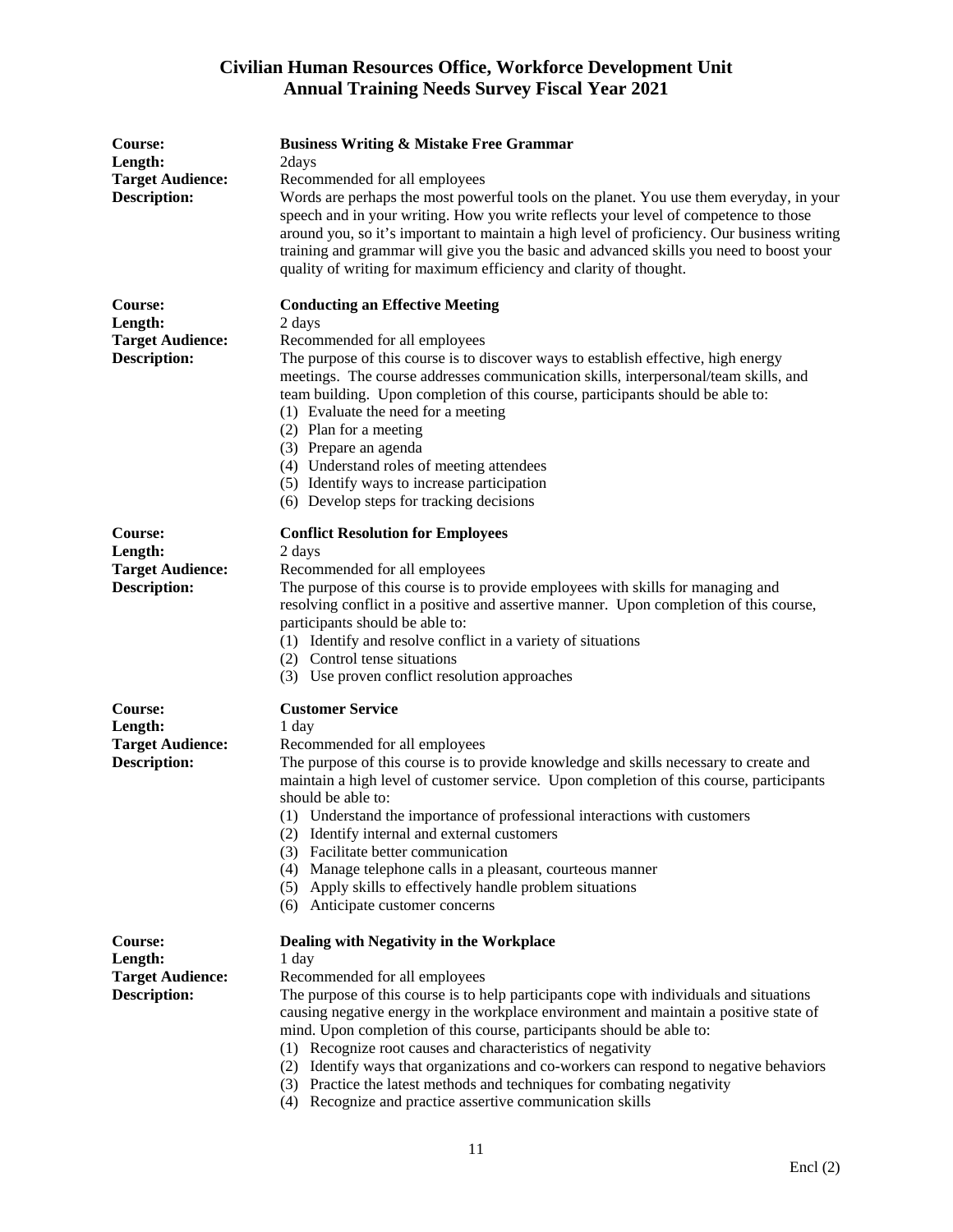| Course:<br>Length:<br><b>Target Audience:</b><br><b>Description:</b> | <b>Dynamic Interviewing Techniques</b><br>1 day<br>Recommended for all employees<br>The purpose of this course is to provide participants with the dynamics of a powerful<br>interview. The course will address key elements for a successful interview. Specific<br>interviewing techniques will be practiced in interview simulations. Upon completion of<br>this course, participants should be able to:<br>(1) Prepare for the interview<br>(2) Determine appropriate interview attire<br>(3) Understand the importance of conveying a personal profile to the interviewer<br>(4) Understand the importance of conveying a professional profile to the interviewer<br>(5) Identify various types of interviews<br>(6) Plan the right questions to ask during an interview<br>(7) Describe the importance of post-interview follow-up |
|----------------------------------------------------------------------|------------------------------------------------------------------------------------------------------------------------------------------------------------------------------------------------------------------------------------------------------------------------------------------------------------------------------------------------------------------------------------------------------------------------------------------------------------------------------------------------------------------------------------------------------------------------------------------------------------------------------------------------------------------------------------------------------------------------------------------------------------------------------------------------------------------------------------------|
| Course:<br>Length:<br><b>Target Audience:</b><br><b>Description:</b> | <b>Effective Presentations</b><br>3 days<br>Recommended for all employees who may be required to make a presentation<br>The purpose of this course is to teach participants presentation techniques that can be<br>used for preparing and delivering presentations. Included in this instruction are<br>structured speaking opportunities followed by feedback that focuses on both vocal and<br>physical behaviors while speaking. Specific presentation skills will be practiced in<br>presentation simulations. Upon completion of this course, participants should be able to:<br>(1) Deliver a presentation with confidence and ease<br>(2) Convey important information and at the same time increase audience receptivity<br>(3) Use techniques to field difficult questions                                                      |
| Course:<br>Length:<br><b>Target Audience:</b><br><b>Description:</b> | <b>English Grammar Review</b><br>2 days<br>Recommended for all employees<br>The purpose of this course is to upgrade the grammar skills of participants whose goal is<br>to improve their writing and speaking skills as they seek to make themselves more<br>marketable in the work organization. The course will focus on the most common<br>grammatical mistakes, improve word choice through vocabulary development, and apply<br>practical grammar rules. Upon completion of this course, participants should be able to:<br>(1) Correctly apply grammar principles to their writing<br>(2) Locate and cite rules that govern spelling correctness<br>(3) Promote standardized grammar rules in government writing<br>(4) Use the active voice<br>(5) Write with brevity                                                            |
| Course:<br>Length:<br><b>Target Audience:</b><br><b>Description:</b> | <b>Instructor Training</b><br>4 days<br>Recommended for all employees who conduct training<br>The purpose of this intensive four-day course is to provide opportunities for participants<br>to learn and practice techniques to prepare and present effective training sessions. A<br>significant learning tool for participants in the course will be videotaping short<br>presentations. Upon completion of this course, participants should be able to:<br>(1) Assess training needs<br>(2) Understand adult learning theories and how they can be applied<br>(3) Define observable and measurable instructional objectives<br>(4) Plan, organize and develop materials<br>(5) Develop lesson plans and course timelines                                                                                                              |

(6) Incorporate effective course activities, exercises, and audio-visual aids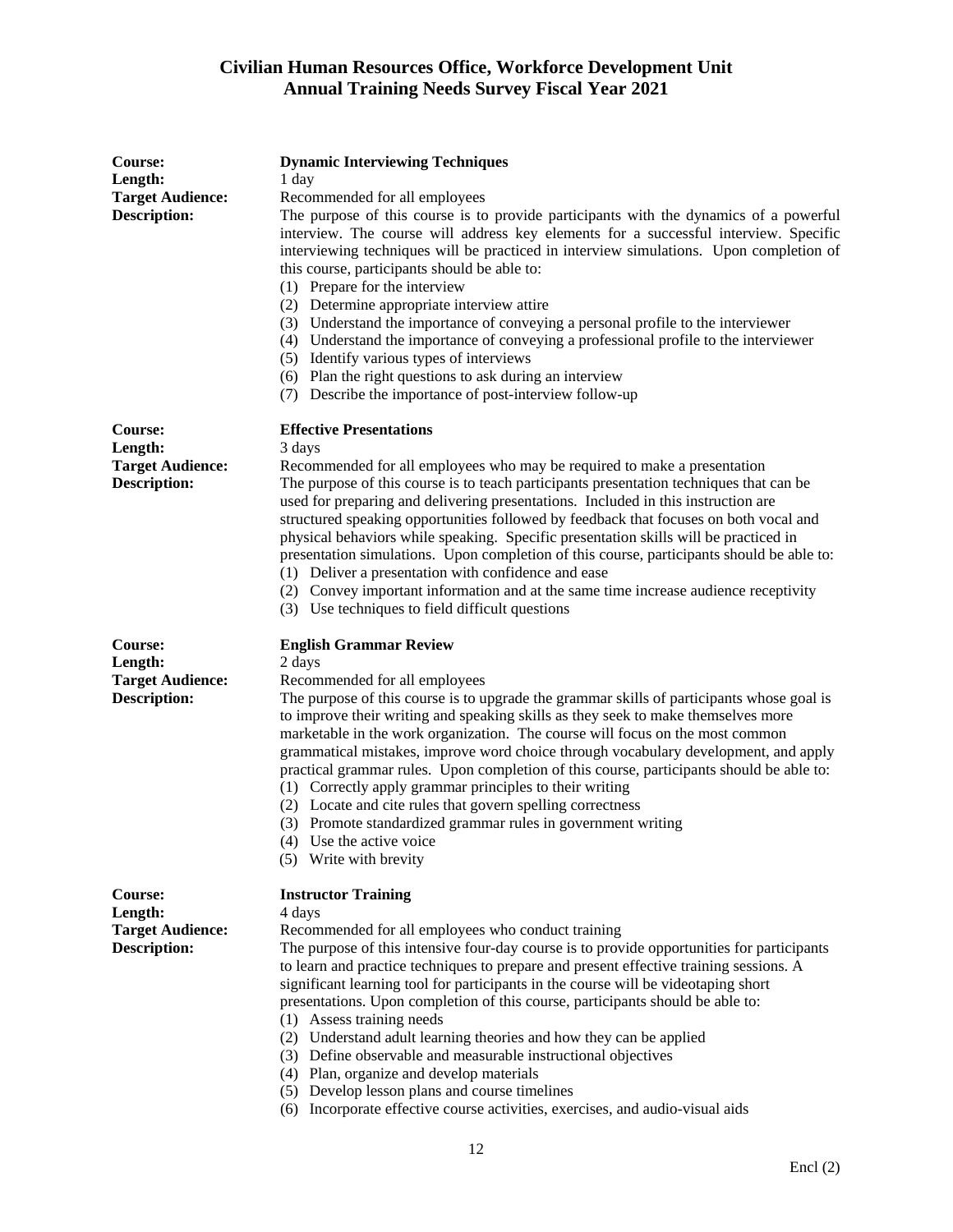|                         | (7) Ask questions that promote learning and respond to difficult questions<br>(8) Use classroom management to maintain control<br>(9) Prepare and deliver a short subject incorporating activities, exercises, and/or audio-<br>visual aids<br>(10) Evaluate training effectiveness                                                                                                                                                                                                                                                                                                                                                                       |
|-------------------------|-----------------------------------------------------------------------------------------------------------------------------------------------------------------------------------------------------------------------------------------------------------------------------------------------------------------------------------------------------------------------------------------------------------------------------------------------------------------------------------------------------------------------------------------------------------------------------------------------------------------------------------------------------------|
| Course:<br>Length:      | <b>Navy Correspondence Manual and Contemporary Navy Writing</b><br>2 days                                                                                                                                                                                                                                                                                                                                                                                                                                                                                                                                                                                 |
| <b>Target Audience:</b> | Recommended for all employees                                                                                                                                                                                                                                                                                                                                                                                                                                                                                                                                                                                                                             |
| <b>Description:</b>     | The purpose of this course is to assist employees using the latest Navy Correspondence<br>Manual and to provide employees with a practical and contemporary application of Navy<br>writing standards. Participants will be provided with the standards and procedures used<br>when preparing all types of Navy correspondence. Upon completion of this course,<br>participants should be able to:<br>(1) Understand the Navy's official policy, procedures, and guidance in preparation of<br>naval correspondence                                                                                                                                        |
|                         | (2) Identify source documents to aid in preparing naval correspondence                                                                                                                                                                                                                                                                                                                                                                                                                                                                                                                                                                                    |
|                         | (3) Understand correct format for both internal and external correspondence including<br>business letters                                                                                                                                                                                                                                                                                                                                                                                                                                                                                                                                                 |
|                         | (4) Write clearly, concisely, and coherently                                                                                                                                                                                                                                                                                                                                                                                                                                                                                                                                                                                                              |
|                         | (5) Use organized, active, and natural writing techniques                                                                                                                                                                                                                                                                                                                                                                                                                                                                                                                                                                                                 |
|                         | (6) Address the specific needs of the recipient                                                                                                                                                                                                                                                                                                                                                                                                                                                                                                                                                                                                           |
|                         | (7) Edit for clarity, conciseness and emphasis                                                                                                                                                                                                                                                                                                                                                                                                                                                                                                                                                                                                            |
|                         | (8) Adjust tone and word choice in writing                                                                                                                                                                                                                                                                                                                                                                                                                                                                                                                                                                                                                |
| Course:<br>Length:      | <b>Technical and Report Writing</b><br>2 days                                                                                                                                                                                                                                                                                                                                                                                                                                                                                                                                                                                                             |
| <b>Target Audience:</b> | Recommended for employees who have a requirement to write technical papers and<br>reports. The course is geared primarily to employees who are new to writing technical<br>papers or reports or for experienced employees who may need to refresh their skills                                                                                                                                                                                                                                                                                                                                                                                            |
| <b>Description:</b>     | The purpose of this course is to assist participants in building precision and clarity into<br>reports, instructions, work statements and other technical material. It will offer practice<br>in organizing, formatting, and writing to suit a stated objective with a targeted audience.<br>Upon completion of this course, participants should be able to:<br>(1) Plan, draft, revise, and edit technical material                                                                                                                                                                                                                                      |
|                         | (2) Develop technical writing techniques that conveys information clearly                                                                                                                                                                                                                                                                                                                                                                                                                                                                                                                                                                                 |
|                         | (3) Organize data efficiently for reader's benefit                                                                                                                                                                                                                                                                                                                                                                                                                                                                                                                                                                                                        |
|                         | (4) Understand the role of sentence syntax in the presentation of technical material<br>(5) Produce a final document that will be clearly comprehended and useful to the reader                                                                                                                                                                                                                                                                                                                                                                                                                                                                           |
| Course:                 | <b>Writing Skills Workshop</b>                                                                                                                                                                                                                                                                                                                                                                                                                                                                                                                                                                                                                            |
| Length:                 | 3 days                                                                                                                                                                                                                                                                                                                                                                                                                                                                                                                                                                                                                                                    |
| <b>Target Audience:</b> | Recommended for all employees                                                                                                                                                                                                                                                                                                                                                                                                                                                                                                                                                                                                                             |
| <b>Description:</b>     | The purpose of this course is to upgrade participants' skills in writing and editing reports,<br>memos, and proposals. It will also consist of both learning the principles of clear<br>expression through writing, and practice in applying these principles to the work<br>situation. Upon completion of this course, participants should be able to:<br>(1) Present quality written correspondence<br>(2) Choose words for conciseness and precision<br>(3) Write so that multiple audience types receive the intended message<br>(4) Reduce costly revisions because of errors in writing<br>(5) Plan, revise, and edit memos, reports, and proposals |
|                         | (6) Choose sentence structure that will communicate ideas clearly                                                                                                                                                                                                                                                                                                                                                                                                                                                                                                                                                                                         |